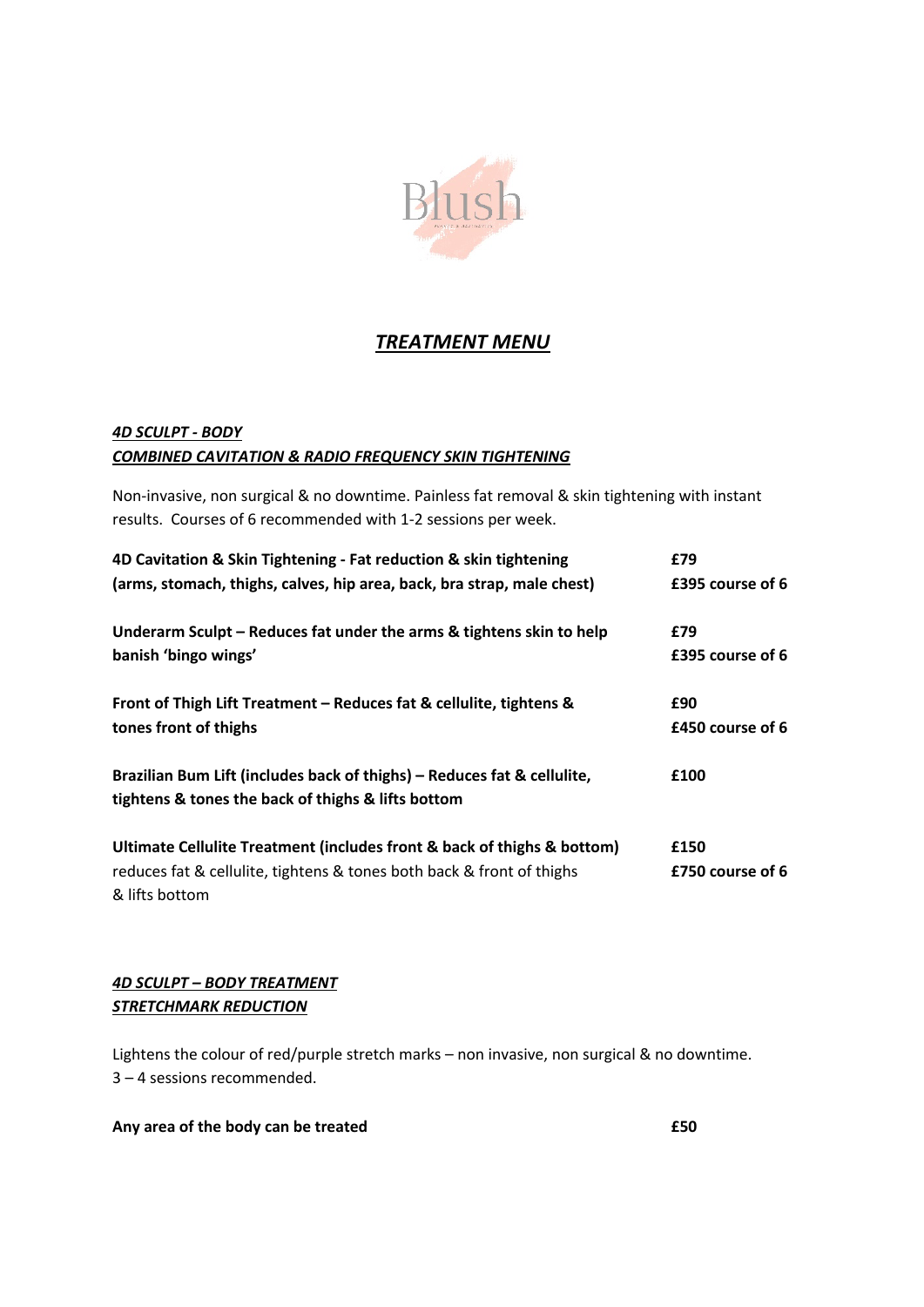## *RADIO FREQUENCY SKIN TIGHTENING ONLY – BODY TREATMENT*

Non invasive, non surgical & no downtime. Tightens & tones loose skin. Courses of 6 are recommended. 1 session every 2 weeks.

| <b>Knees</b>                       | £55<br>£275 course of 6 |
|------------------------------------|-------------------------|
| Abdomen/Decolletage/Chest/Back     | £60                     |
|                                    | £300 course of 6        |
| Underarms - tightens 'bingo wings' | £60                     |
|                                    | £300 course of 6        |
| Thighs front/Thighs Back & Bottom  | £90                     |
|                                    | £450 course of 6        |

# *NON SURGICAL RADIO FREQUENCY & VACUUM RADION FREQUENCY FACE TREATMENT*

Non invasive, non surgical, no downtime. Stimulates the skins own natural renewal of collages, resulting in smoother, tighter & younger skin. Helps treat the lower layers of the skin. Tightens sagging skin. Noticeable results after just one session. Courses of 6 are recommended.

| Face & neck lift                                        | £79              |
|---------------------------------------------------------|------------------|
|                                                         | £375 course of 6 |
| Full face, eyes & neck lift                             | £95              |
|                                                         | £475 course of 6 |
| Neck lift & double chin reduction                       | £45              |
|                                                         | £225 course of 6 |
| Jawline contouring (jowls)                              | £30              |
|                                                         | £150 course of 6 |
| <b>Neckline/Chin reduction &amp; jawline contouring</b> | £60              |
|                                                         | £300 course of 6 |
| <b>Forehead &amp; brow lift</b>                         | £25              |
|                                                         | £125 course of 6 |
| Or can be added to any facial treatment for             | £15              |
| <b>Lip Plumping</b>                                     | £30              |
|                                                         |                  |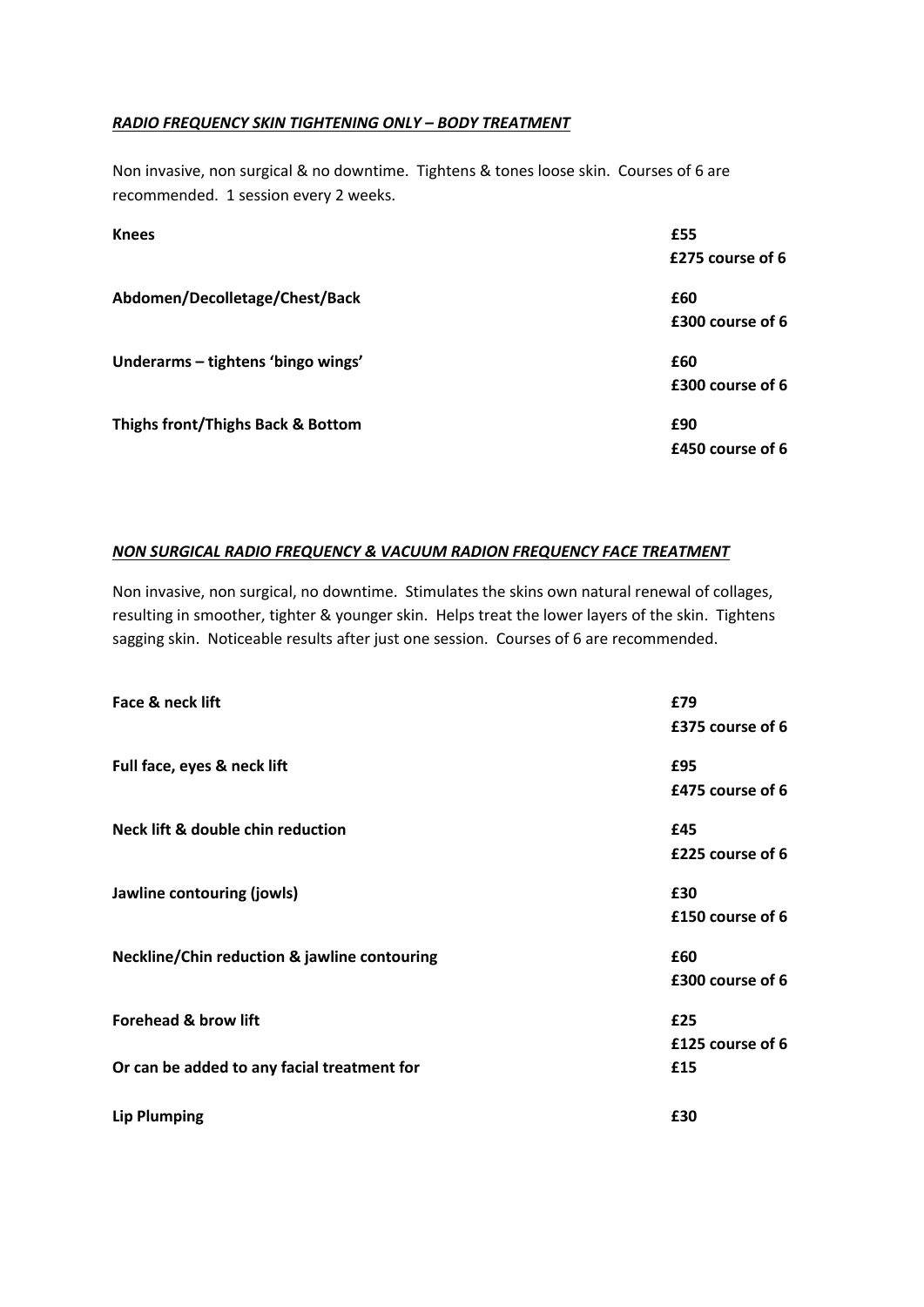#### *CRYSTAL CLEAR MICRODERMABRASION FACE & BODY TREATMENTS*

| Crystal Clear Bright Eyes Treatment - 30 mins                        | £35 |
|----------------------------------------------------------------------|-----|
| Targets fine lines & wrinkles around the eye area inc lifting mask   |     |
| Crystal Clear Deluxe Microdermabrasion Facial - 45 mins              | £58 |
| Full microdermabrasion treatment including lifting mask,             |     |
| hand & forearm massage                                               |     |
| Crystal Clear Extended Luxury Microdermabrasion Facial - 1hr 15 mins | £70 |
| The ultimate extended full microdermabrasion treatment               |     |
| with extra time for lifting & sculpting the face. Includes lifting   |     |
| mask, relaxing neck & shoulder massage                               |     |

## *MILLION DOLLAR TREATMENTS 'WHERE SCIENCE MEETS INDULGENCE' – FACE*

| The 'Million Dollar' 10 Step Luxury Facial - 1hr 15 mins  | £95              |
|-----------------------------------------------------------|------------------|
| includes dermaplaning, micro needling, lymphatic massage, | £255 course of 3 |
| <b>Million Dollar mask and more</b>                       | £475 course of 6 |

TARGETS • Ageing skin • Pigmentation • Fine lines and wrinkles • Dull /tired skin • Acne scarring • Puffiness • Removal of peach fuzz • Uneven tone skin • Rosacea • All skin types

BENEFITS • Elevated absorption levels of up to 80% • Brighter skin • Professional skin analysis • Smoother skin • Increased hydration levels with hyaluronic acid • Flawless makeup application • Reduces scarring • Firmer skin • Increases collagen production • Removes 3 to 4 weeks' worth of dead skin cells • Thickens the epidermis over time to reduce appearance of broken capillaries. • Lymphatic drainage removes built up toxins • Glowing, even skin tone • Reduces pigmentation including (PIH) • Instant results with ongoing benefits (over 4 weeks)

#### **Mini 'Million Dollar' Facial – 40 mins £50**

A perfect introduction to the Million Dollar Facial and all of its benefits but without the Dermaplaning & Microneedling). This is a fantastic facial for setting a treatment plan for you and for those contraindicated to Million Dollar Facial treatments, for example medication. Combines our Million Dollar products with our Million Dollar Ice Globes. Designed to relax, detox & rejuvenate. Suitable for 16+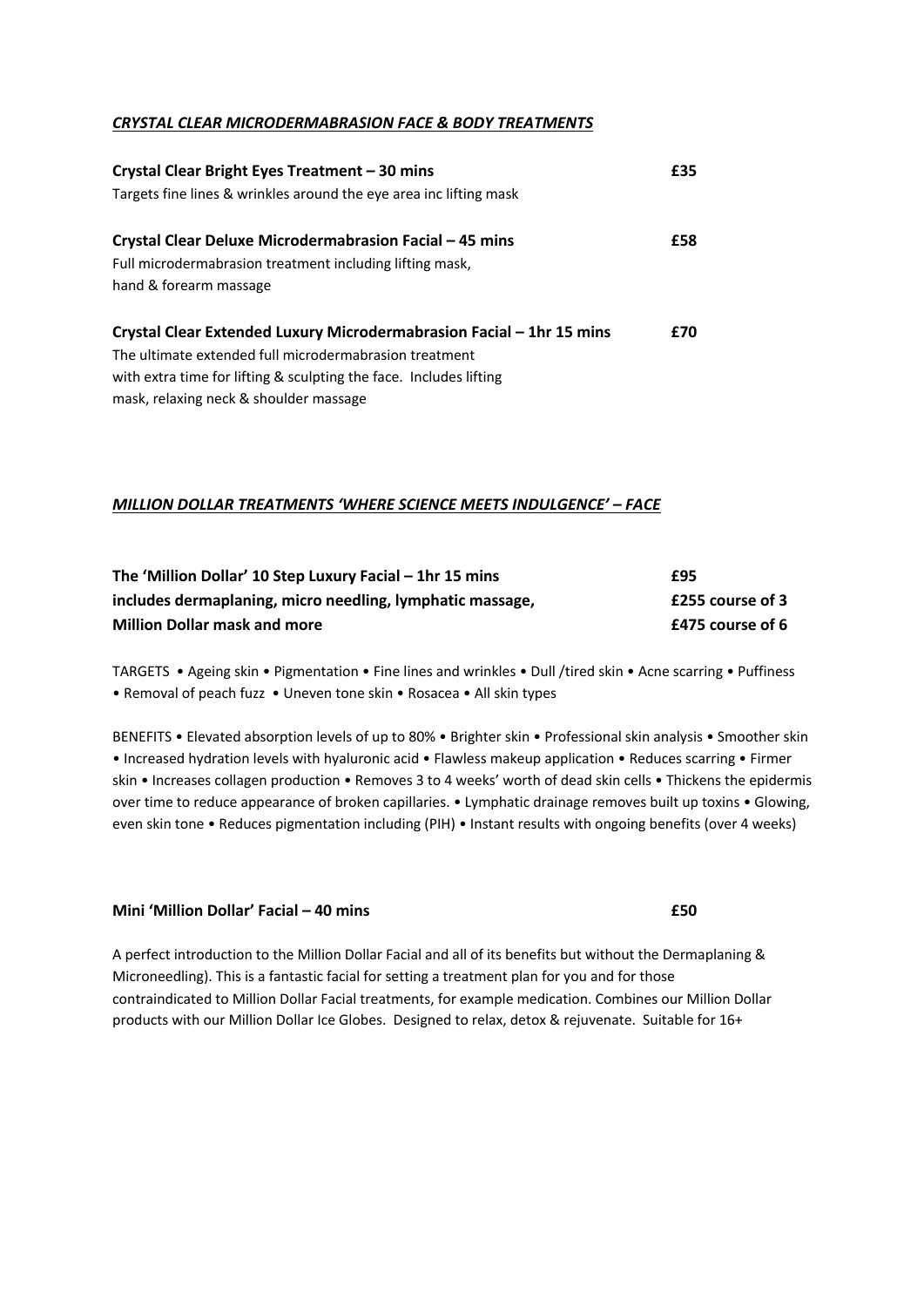| Million Dollar Dermaplane Facial - 35 mins          | £45 |
|-----------------------------------------------------|-----|
| Million Dollar Extended Dermaplane Facial - 50 mins | £60 |

A manual exfoliation cosmetic procedure that gently removes the dead skin cells of the skin using a surgical blade with our industry leading Million Dollar professional skin care products. Dermaplane aims to make your skins surface smooth, fresh, youthful and radiant. It is also used to remove "peach fuzz" the short soft vellus nonterminal hair from your face.

| Million Dollar Hydrate Superfacial - 35 mins                | £48 |
|-------------------------------------------------------------|-----|
| Million Dollar Hydrate Superfacial wih Dermaplane - 60 mins | f75 |

Hydrate Superfacial is a powerful, high concentration of 15 % hyaluronic acid. A humectant to attract moisture from the blood vessels into the skin. Suitable for use on all skin types. The serum absorbs quickly to hydrate and keep skin supple. The active serum will help to reduce the appearance of fine lines and wrinkles whilst promoting an even skin tone and a youthful complexion. Developed to relax, rejuvenate & stimulate.

| Million Dollar Glow Vit C Superfacial - 35 mins                 | £48 |
|-----------------------------------------------------------------|-----|
| Million Dollar Glow Vit C Superfacial with Dermaplane – 60 mins | £75 |

Million Dollar Superfacial Vit C10 is a powerful antioxidant containing L-ascorbic acid at 10%, which has been clinically proven to help clear free radicals caused by ageing, lifestyle and pollution. The treatment will improve blood flow to the skin to preserve collagen, leaving skin looking more radiant and your complexion more youthful. Developed to relax, rejuvenate & stimulate.

#### *Million Dollar Immaculate Collection of Skin Peels*

The Million Dollar Immaculate Collections contains three medium depth skin peels. Highly effective, clinically proven & no downtime skin peel treatments. MD Skin Peels combine a potent blend of chemical peel acids along with clinically proven active serums for the ultimate power boosting duo. The innovative peeling system works by exfoliating the build-up of dead skin cells which in turn allows the acids to target specific problems. Each of the 3 peels has a unique blend of acids that have been specifically formulated to specifically target several skin concerns and have been developed to support improvements to problematic, inflamed, irritated oily or spot prone skin types to help calm, heal & restore a more healthy calm appearance.

**Eliminate –** helps calm, heal & restore a healthier calm **£69**

• For sensitive skin types • Dry, oily, combination • Inflammatory & non inflammatory acne prone skin

• Blackheads & comodones • Rough textured skin & enlarged pores.

12% Lactic Acid, 12% Glycolic Acid & 2% Salicylic Acid

**Radiate** - for uneven pigmented skin tones **E69** 

• Uneven skin tone • Photodamaged skin • Acne scaring • Dull Skin • Fine lines • Ageing skin 30% Glycolic Acid, 6% Mandelic Acid, 1% Kojic Acid, 1 % Arbutin Acid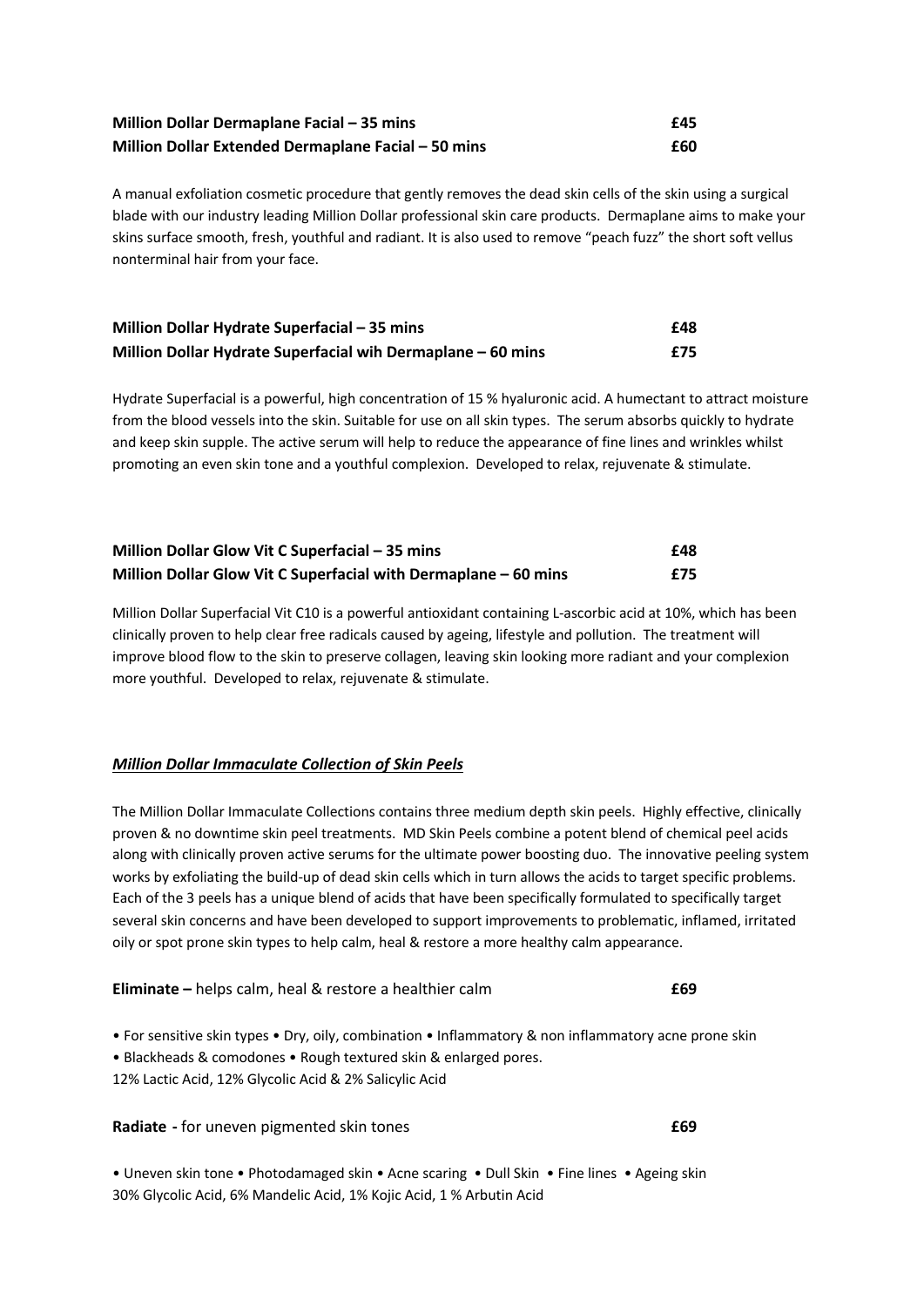| <b>Rejuvenate</b> – to improve the appearance of anti-ageing skin with | £69 |
|------------------------------------------------------------------------|-----|
| fine lines & wrinkles                                                  |     |
|                                                                        |     |

• Deep lines • Photodamaged skin • Age spots • Fine lines • Ageing skin 30% Glycolic Acid, 6% Phytic Acid, 2% Kojic Acid

#### *Million Dollar Miracle Mask*

| MD Miracle Mask for Face $-$ 40 mins                                    | £55 |
|-------------------------------------------------------------------------|-----|
| <b>MD Miracle Mask for Face, Neck &amp; Chest</b>                       | £65 |
| MD Miracle Mask for Face inc Dermaplaning $-$ 1hr 10 mins               | £80 |
| MD Miracle Mask for Face, Neck & Chest inc Dermaplaning $-$ 1hr 20 mins | £90 |

The multi-functional treatment is designed to work miracles in one session. Leaving skin tighter, firmer, reduce redness, hydrate and brighter. Instantly energising the skin giving your client that red carpet look 72 hours before any big event in their social calendar.

Immediate results last up to 7 days. With post ongoing results when used alongside weekly treatments. A course of 4-6 treatments will see the full benefit of optimum, lasting results. Suitable for all skin types.

## *MILLION DOLLAR TREATMENTS – BODY*

# **Million Dollar Bacial – 30 mins £40**

MD Bacial can really help your skin glow all over and really benefit those tough hard to reach areas, targeting a variety of skin care needs such as clogged pores, back acne and dehydrated skin. Designed to detoxify, relax & rejuvenate.

| Million Dollar Body - 60 mins | £95 |
|-------------------------------|-----|
|-------------------------------|-----|

MD Body system has been designed to combine the science behind our microneedling method with Million Dollar clinically proven body serum to give solutions for a variety of issues such as stretchmarks, cellulite and scarring. By creating minor injuries where skin has been damaged, microneedling encourages your body to repair damaged skin through increased production of collagen & elastin.

 **£255 course of 3 £450 course of 6**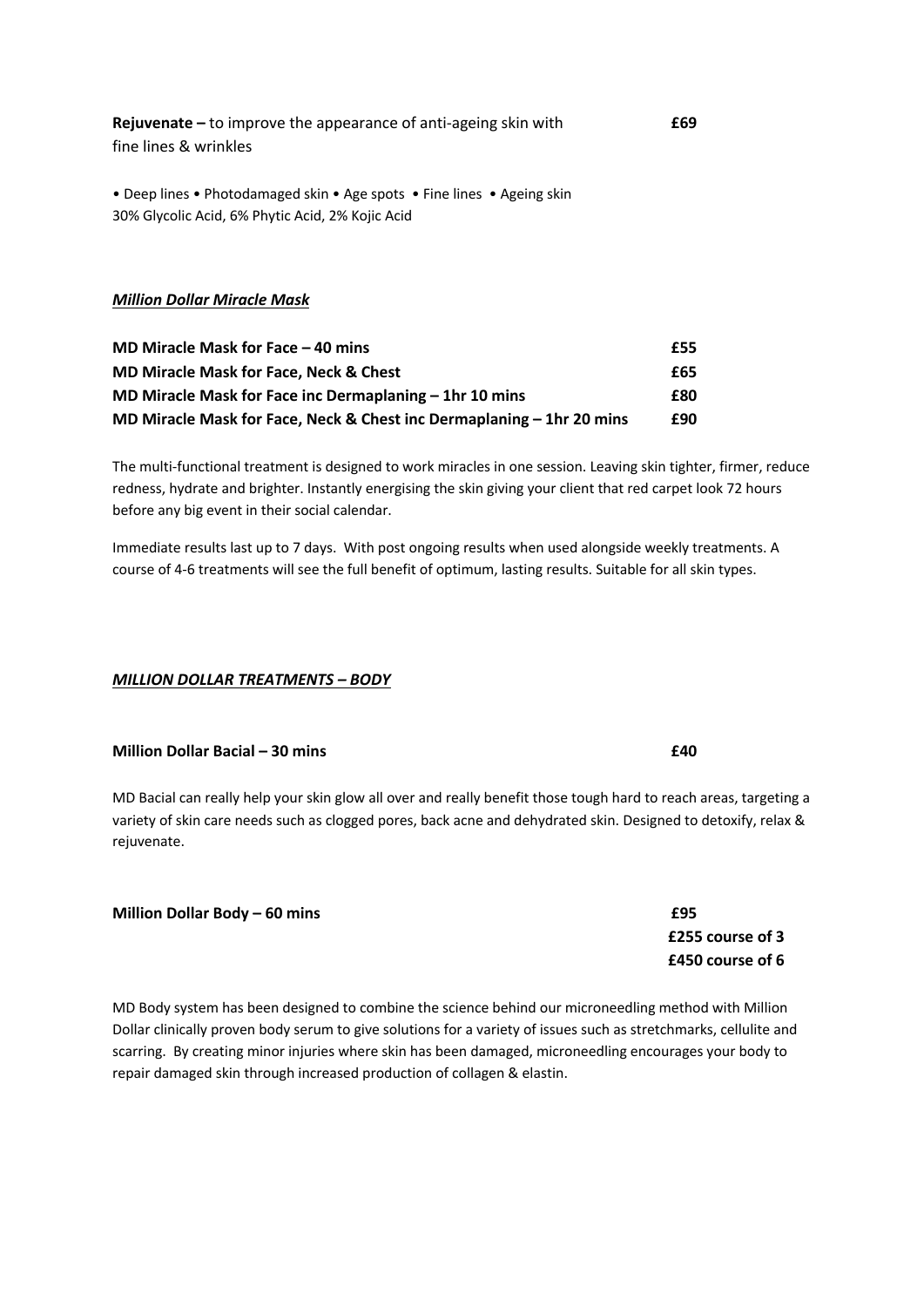# **£440 course of 6 £845 course of 12**

MD Hair Rejuvenate treatment is perfect for both men & women who have thinning, receding or areas of slight balding. The micro needles will stimulate the hair follicles giving them encouragement to start producing again. The treatment involves a lymphatic head massage, microneedling & the use of an activating serum to fully charge up the follicles. A great alternative to a surgical procedure with minimal downtime.

## *SPECIALIST BLUSH FACIALS*

| Microneedling/Fractional Mesotherapy – 45 mins        | £65  |
|-------------------------------------------------------|------|
| Course of 3                                           | £160 |
| Course of 6                                           | £295 |
| 45 mins - Treatment includes a 24K Gold Collagen Mask |      |

Ever wish you could roll back time? You are in luck thanks to micro-needling using a pen device, the new A-list adored treatment which comfortably creates thousands of controlled micro injuries in the skin to trigger the body's natural wound healing process. This results in the re-modelling of collagen, which supports the underlying tissue for a fresher and younger appearance. Prepare to wave goodbye to wrinkles and scarring! Serums used are specific to address your skin concerns

| BB Glow Mesotherapy – 45 mins                         | £65  |
|-------------------------------------------------------|------|
| Course of 3                                           | £160 |
| Course of 6                                           | £295 |
| 45 mins - Treatment includes a 24K Gold Collagen Mask |      |

Achieve the foundation effect, all year round!!! BB Glow serum is suitable for all skin types and tones. It helps reduce freckles & discoloration of the skin that is caused by photo-ageing and acne. BB Glow Ampoules are great for instant hydration of the skin, providing gradual lightening effect, neutralizing free radicals, restoring radiant complexion and even skin tone, reducing skin discoloration, not clogging up your pores unlike applying BB creams or make-up foundation.

#### *EYE & BROW TREATMENTS*

#### **HD Brow Sculpt - Eyebrow Lamination £45**

HD Brow Sculpt is brow lamination with a HD Brow twist. Lamination is the new on trend and in demand treatment. This treatment will help give you a uniform, full eyebrow shape. This is the ultimate solution for eyebrows that do not have symmetry & where the hairs follow a different pattern. We can realign the brows in such a way to give them the desired shape you want and a fuller look. This treatment solves the messy brow issue, creates volume and fullness, while giving you a sleek well-kept brow shape for up to 6-8 weeks. Please note a patch test is required 48 hours prior to treatment. This can be posted to you on request.